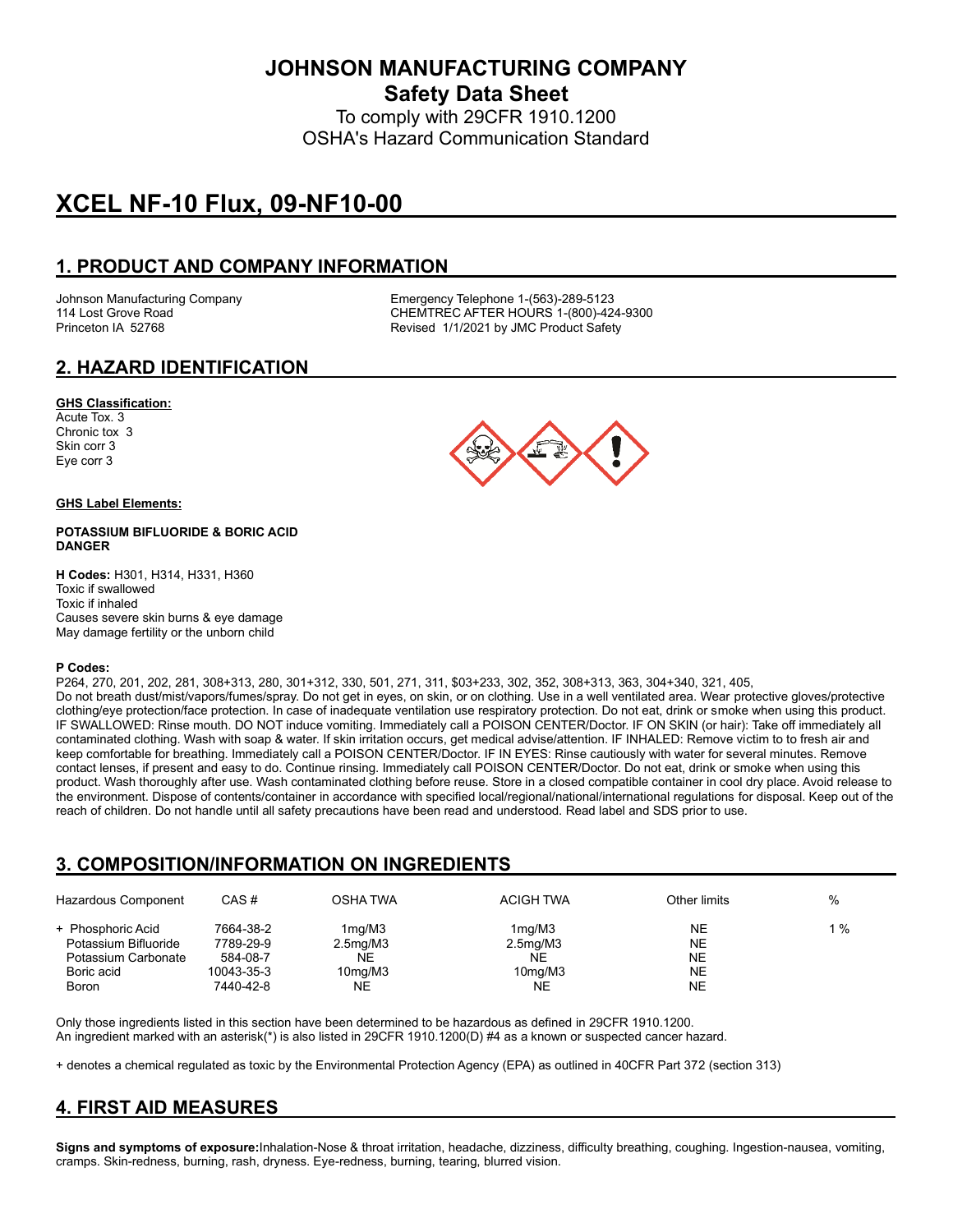**Medical conditions aggravated by exposure:** Skin, kidney and respiratory conditions. **Emergency first aid procedures:**

Skin: Flush with water immediately - Seek medical attention if necessary

Eyes: Flush with water for 15 minutes - Seek medical attention

 Ingestion: DO NOT induce vomiting, drink large amounts of water - seek medical attention. Never give anything by mouth to an unconscious person Inhalation: Remove to fresh air. Support respiration if required - Seek medical attention

#### **5. FIREFIGHTING MEASURES**

**Extinguishing media**: dry chemical.

**Special fire fighting procedures**: use self sustaining respiratory suit.

**Unusual Fire and Explosion Hazards**: May release potassium fluoride, boric acid, phosphorous, borates fumes. May release Fluorine (F2) gas above 3000 F..

# **6. ACCIDENTAL RELEASE MEASURES**

**Methods and materials**: Flush into chemical sewer or soak up with a suitable absorbent. Wear adequate protection as described in section 8. **Environmental Precautions:** Avoid release to the environment. Collect spillage.

# **7. HANDLING & STORAGE**

Wash thoroughly after use. Wash contaminated clothing before reuse. Store in a closed corrosive resistant container, with corrosive resistant liner, in cool dry place. Keep out of the reach of children. Read label and SDS prior to use.

# **8. EXPOSURE CONTROLS/PERSONAL PROTECTION**

**Occupational Exposure Limit Values:** See section 3. Respiratory Protection (type): Organics/Acid mask required for fumes above TWA. Ventilation: Local Exhaust preferred Special: NE Mechanical: OK Protective Gloves: plastic or rubber Eye Protection: Goggles or face shield Other Protective Clothing or Equipment: as required to avoid contact. Work/Hygienic Practices: Wash after use. Follow good industrial hygienic practices.

# **9. PHYSICAL AND CHEMICAL PROPERTIES**

Boiling Point: NE Specific Gravity: 1.6 Vapor Pressure (mm Hg): NE Melting Point: 825 F<br>Vapor Density: NE Melting Point Evaporation Rate: < Evaporation Rate: <1 (butyl acetate=1) Solubility in water: near 100% pH: NE Flash Point: NE (TOC) Flammable Limits: lel: NE uel: NE Appearance and odor: Grey/Black paste, odorless.

# **10. STABILITY AND REACTIVITY**

**Stability** : STABLE Conditions to avoid : none

**Incompatibility (materials to avoid)**: strong bases & acids, oxidizers, sulfides, halogens. **Hazardous Decomposition or Byproducts (incomplete combustion)**: May release potassium fluoride, boric acid, phosphorous, borates fumes. May release Fluorine (F2) gas above 3000 F.. **Hazardous Polymerization**: WILL NOT OCCUR Conditions to avoid: none

# **11. TOXICOLOGICAL INFORMATION**

**Routes of entry: Inhalation: yes Skin: yes Ingestion: yes** 

**Health Hazards (acute and chronic):** Contact with material and fumes may cause skin, eye and respiratory tract irritation. Gross inhalation may cause asthma. Ingestion may cause digestive tract irritation. Material is toxic by ingestion. Gross inhalation or ingestion may result in death. Material may be absorbed through skin. Repeated skin contact may result in absorption of harmful amounts. Chronic ingestion and inhalation exposures may result in embrittlement of bones, mottling of teeth, stiffening of ligaments and tendons (fluorosis), kidney and respiratory tract effects. May be mutagenic in lab animals. Studies show that potential health risks vary by individual. Minimize exposure as a precaution.

**Carcinogenicity:** not determined NPT? no IARC Monographs? no